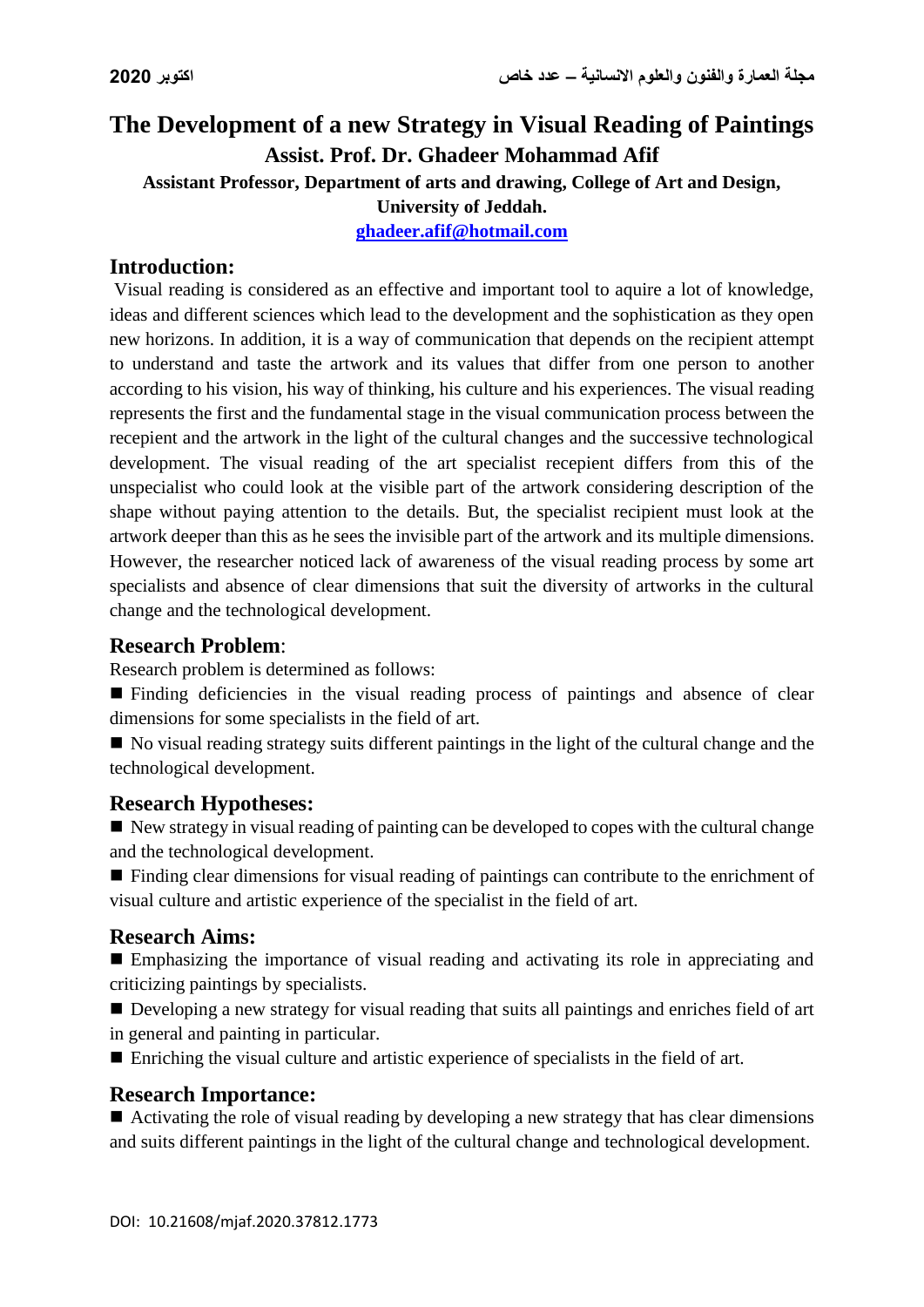■ Limited number of foreign and Arab students who are specialized in the concept of visual reading of paintings and its strategies.

#### **Research limitations:**

 Objective limits**:** They are determined in visual reading of two-dimentional and three dimentional paintings.

■ Time limits: They are represented in the application of a new visual reading strategy on works of artists from the twentieth and twenty-first century and the application of a questionnaire in 2020.

- Place limits: It is limited to specialists in the field of art in Saudi Arabia.
- Human limits: The questionnaire is limited to experienced spicialists in visual reading.

#### **Research Methodology:**

 The research follows the analytical descriptive approach for a group of painting in order to find clear dimentions to a new visual reading strategy so that it suits the diversity of these works with the cultural change and the technological development. Then, an open pre- and postquestionnaire has been conducted to measure the effectiveness of the new strategy in the visual reading of paintings.

#### **Research Pocedures:**

**The Conceptual Framework:** and it includes the following:

- 1. The concept of visual reading, its importance and its types.
- 2. Levels of visual reading and its stages.
- 3. The relation between the specialist recipient and reading painting.
- 4. Visual reading strategy for paintings.

The developed strategy consists of three stages, as follows:

 What is happing: It involves what the recipient see in the painting including knowledge and attention.

Why do we see: It involves what the recipient realizes from the style and the content of the painting represented by understanding, remembering, conclusion and analysis?

 Other dimentions: It involves many different dimensions as the esthetic, the symbolic expressive, the psychological, the functional, the technical and the sensory by which reading process of paintings occur in order to help art specialists. In addition, these dimensions are appropriate to different implemented in the light of the cultural changes and the technological developments.

#### **The practical framework: and it includes the following:**

1. An analytical study that involved reading paintings of artists from the twentieth and twentyfirst century by applying the new strategy to verify that it goes with different developments represented in two-dimensional and three-dimentional works.

2. Preparing an open pre- and post-questionnaire about the visual reading of paintings for specialist recipients in the field of art in order to test research hypotheses. The pre-questionnaire includes the following :personal information such as name, educational qualifications,major and photos of five paintings, including two works in two- dimentional shape represented in one digital painting and another oil one. The pre-questionnaire also includes three painting in threedimentional shape representedin one painting and two interactive sensory works in addition to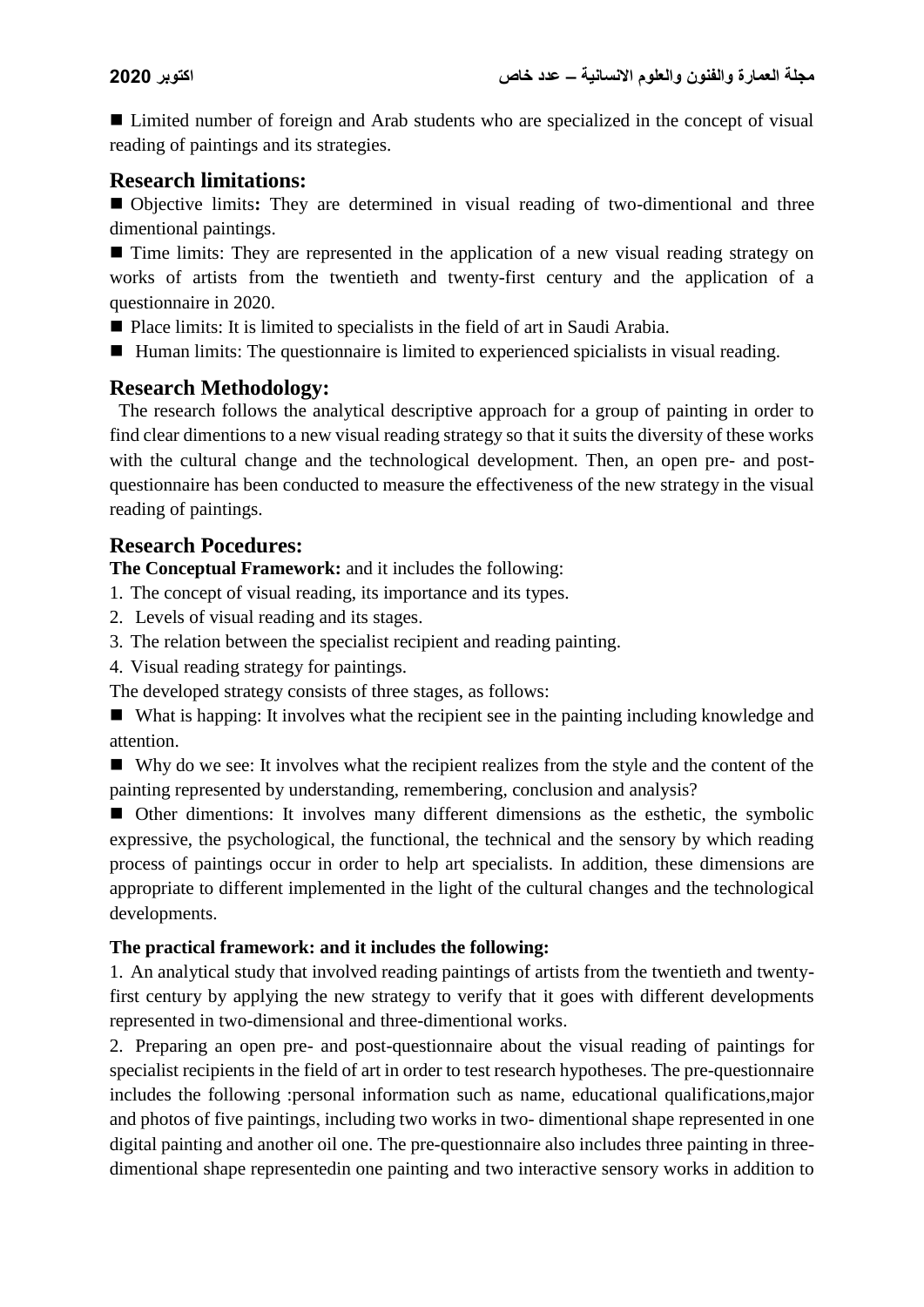a table divided into three sections and including the following three questions :What do you see? -Why? -and other details.

3. The post-questionnaire includes the visual reading stages as mentioned in the new strategy that has been discussed in the fourth theme.

4. The questionnare has been distributed manually and has been sent by email. Besides, an online questionnaire has been created to be filled in online using Google Drive .

5. Through 45 pre- and post-questionnaires that have been filled in, the researcher has reached the following results:



From the above, we find that the visual reading of paintings in the pre-questionnaire dealt with the aesthetic dimention by 51%, the symbolic expressive dimension by 44%, the psychological dimension by 40%, the technical dimension by 16% , the sensory dimension by 7% and it did not mention the functional dimention. However, in the post-questionnaire, the aesthetic dimension has been represented by 82%, the symbolic expressive dimension by 96% , the psychological dimension by 91% ,the functional dimension by 89%, the technical dimension by 98% and the sensory dimension by 67%.

 Through the pre-questionnaire, the researcher has found decrease in the percentage of visual reading of painting by some specialists because of the absence of clear dimensions in reading process. This is notably manifested in the decrease of reading percentage in the sensory dimension and non-existence of reading in the functional dimension. Unlike the prequestionnaire, the researcher has applied the new strategy in the post-questionnaire and has found increase in the percentage of visual reading process by specialist recipient. This proves the effectiveness of the new strategy with its clear dimensions that helped in better visual reading experience and therefore, this proves research hypotheses.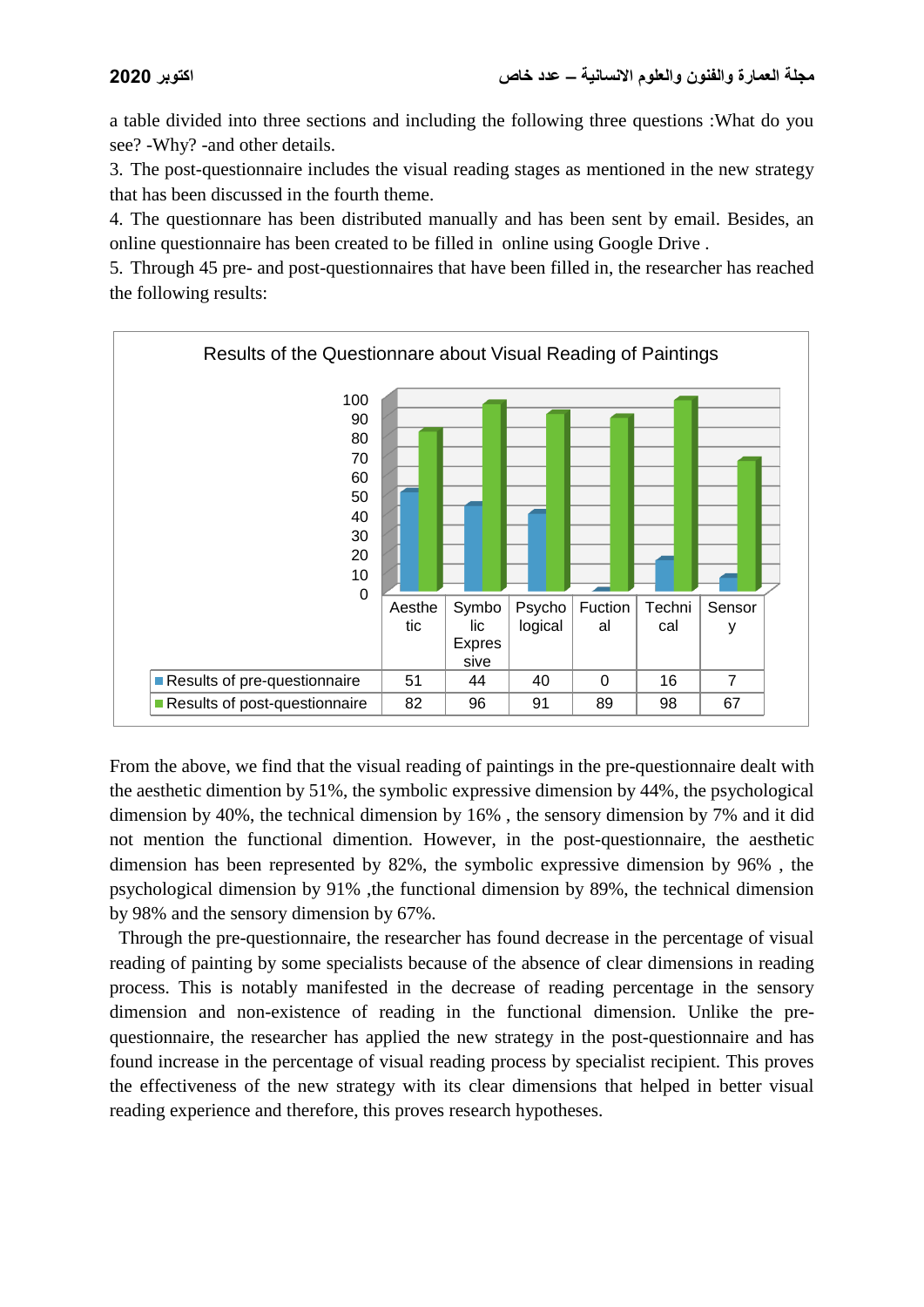# **Results and Recommendations:**

Through the study that the researcher has conducted in the conceptual and practical framework , the following results and recommendations have been found:

# **Results:**

 $\blacksquare$  There is deficiency in the visual reading process of paintings by some specialists in the field of art.

Devolopment of a new strategy of visual reading that suits all paintings and finding clear dimentions to it contribute in the enrichment of the visual culture and the artistic experience of specialists in the field of arts.

 Effectiveness of the new strategy of visual reading and how it is appropriate to different paintings in the light of the cultural change and the technological development.

Application of the visual reading in the field of art has a crucial importance and plays a significant role in appreciating and criticizing paintings by the specialists.

#### **Recommendations**:

 $\blacksquare$  The researcher suggests that specialists should study the concept of visual reading.

 $\blacksquare$  It is necessary to pay attention to the visual reading and activate its role in the field of arts.

■ Training students in the Faculties of Arts on the process of visual reading and how to do this correctly on a scientific basis to achieve the most of the educational process.

■ Conducting more researches that address the concept of visual reading and its strategies in the field of painting in particular and arts in general.

# **The References:**

#### **The Arabic References:**

1. Ahmed ,Mohamed Abdulkader . 1986 .Arabic teaching methodology. Cairo : Nahdet masr publishing house.

2. Ismail,Shawky Ismail. 2020. Introduction to the artistic education. Riyadh. Dar alrefaa for publishing and distribution.

3. Albasiony, Mahmoud .1983. Art in the twentieth from impressionism to public.  $1<sup>st</sup>$  edition. Cairo : Dar al maaref.

4. Albasion Mahmoud. 1985, Basics of the artistic education. Kuwait : Alam al kotob.

5. Alsayed, Mahmoud Ahmed. 1988 . Learning Arabic between reality and ambition . Damascus : Dar talas studies, translation and publishing.

6. Al-shiekh, Areef. 2008 . Reading for Education. Oman: Al moasasah Al-arabia for publishing.

7. Al-olwan, Ahmed Falah and Al-tal,Shadia Ahmed. 2005. The influence of reading purpose on the reading comprehension. Journal of Damascus university. volume 26. 3<sup>rd</sup> edition.

8. Al-qesy, Fadel Hamad and Algtaey, Ali Hasoon. 2014. The strategic management theories, introductions and examples of contemporary issues. Oman: Dar safaa for publishing and distribution.

9. Habeeb Allah, Mohamed and Khateeb, Nemr. 2011. The modern reading. Al -Naserah: Dar al nahda for publishing.

10. Hassan, Hassan Mohamed. 1992. The historical foundations of the contemporary fine art. second part. Egypt : Dar al-fekr al-araby.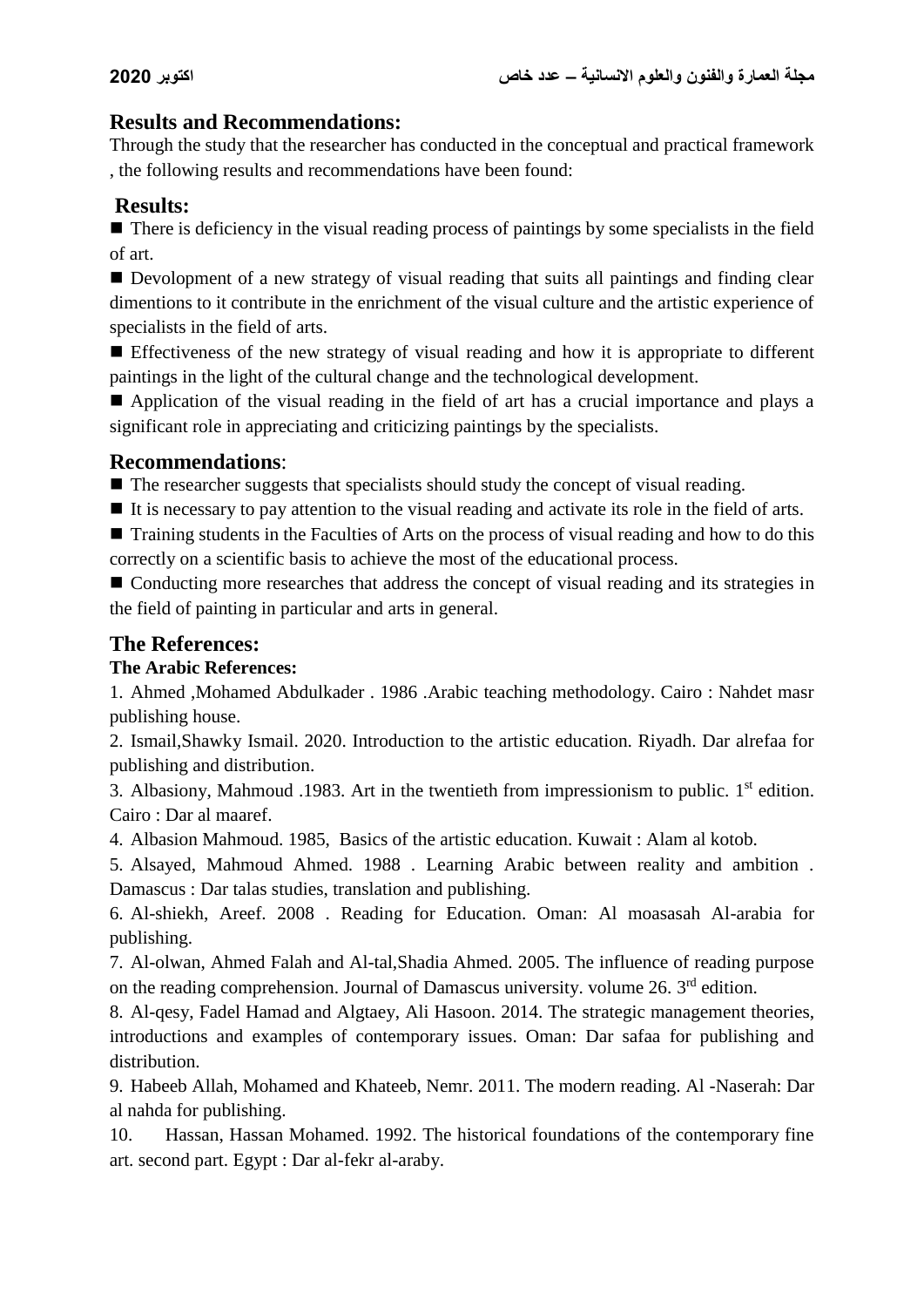11. Hassan, Reham Shaaban Shehata. 2018. Taking advantage of architecture and the popular frescoes to design posters and wall paintings to enrich the visual culture, master's thesis, Faculty of Fine Arts, Banha University.

12. Dwayer, Franses and Mor , Mike. 2007.The visual culture and visual education. translated Gad Nabil Azmy : Beirut library.

13. SolIman, Ahmed Ali. 2010. The strategic marketing, the scientific foundations and the practical application. Riyadh : Al sharky office for publishing and distributio.

14. Shehata, Hassan Zayed. 2004. Teaching Arabic between theory and practice, 6<sup>th</sup> edition.Cairo : Al-dar almasrya al lebnanya.

15. Sheshter, Abdulmohsen Hussien and al-avocato,Ibrahim Ahmed and Mohamed, Mostafa Ahmed. 2009. Art of painting and photography. Kuwait: Ministry of Education.

16. Abdulwahab, Tarek Abdeen Ibrahim.2012. Reading visual art between reality and illusion. published research, The Journal of Humanities and Economics. the  $1<sup>st</sup>$  volume in July, Sudan University of Sciences and Technology.

17. Azam, Abo al abbas Mahmoud. 1999. appreciation and criticizm of visual arts. Riyadh :al mofrad for publishing and distribution.

18. Ali, Ahmed Refky. 1998. Appreciation and art criticizm . Riyadh : al mofrad for publishing and distribution.

19. Ali, Saad Al-kahtafy. 2009. Activities of a suggested program to develop reading skills of students with a simple mental retardation, Faculty of Education, King Saud University, Riyadh.

20. Ghorab,Youssef Khalifa. 2001.The introduction to appreciation and art critisizm. Riyadh, Dar Osama.

21. Arabic department. 2008. Reading and understanding skills (1). Faculty of Arts. King Saud University. Riyadh.

22. Madkoor, Ali Ahmed. 2006. Teaching Arabic language arts.Edition 1 . Cairo, Dar al fekr al-araby.

23. Mostafa, Ibrahim and others. 1972. Al-waseet Dictionary, Istanbul : the islamic library for publishing and distribution.

24. Moweza, Ahmed. 2013. Preparing the marketing strategy and its procedures. Oman, dar al - yazoony alelmeya for publishing and distribution.

# **The foreign References :**

1. Catts, H. and Kamhi, A. 1999. Language and Reading. New York: New Jersey.

2. Kluszczynski, W. Ryszard .2010. Strategies of Interactive Art. Department of Media and Audiovisual Culture. University of Lodz. Poland.

3. Neri, Grazia .2009. Ethics an Photograply. New York: Adam Harley.

4. Paul, Christiane .2003. Digital Art (world of Art). New York : Thames and Hadson.

Shin, Hyo Sang .2012. Visual Reading and the Snowball of Undertanding. London : Copyright. 5. Ford , Michael. L .2013. The Five Senses Tell It Again!™ Read-Aloud Anthology. New York : Core Knowledge Language Arts.

#### **The websites:**

1. American Academic Support Centre. 2004.Comprehension Levels.Retrieved ,May,22,2006 from the world wide web: http /:www. Academiccomprehension/reading- teaching . Date of entry 25- 5- 2020.